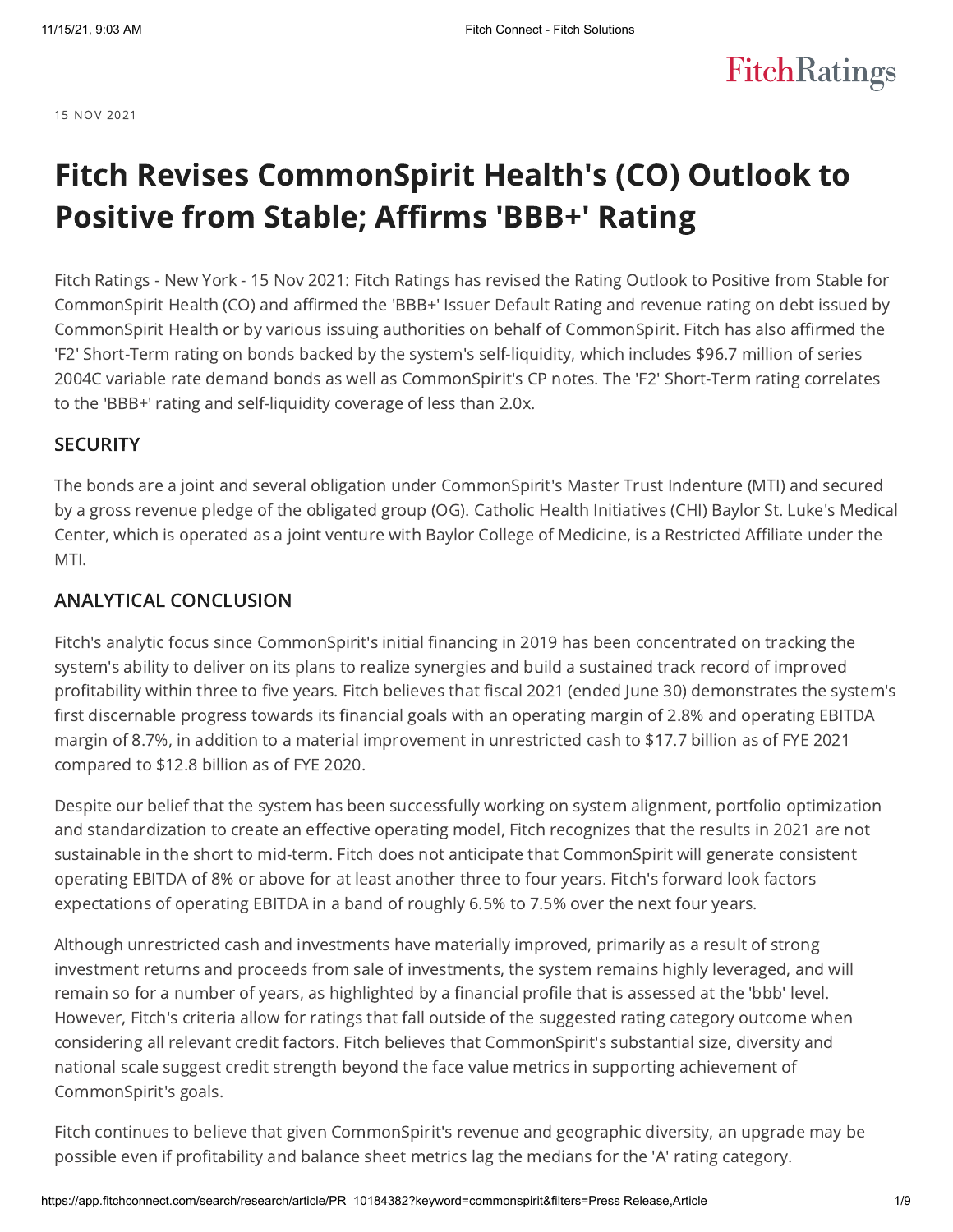CommonSpirit's overall financial profile has improved since the system's initial 2019 rating, which supports today's Outlook revision and signals rating momentum towards an 'A-' rating. Nevertheless, the system will need to continue to make progress on efficient cost management, revenue growth in key markets, and synergies to prevent cash deterioration while funding its long-term strategy initiatives given its moderate operating cash flow level.

## KEY RATING DRIVERS

### Revenue Defensibility: 'bbb'

Extensive Size and Revenue Diversity

CommonSpirit's revenue defensibility is supported by its broad revenue composition, ranging across different services and markets. Many of the system's hospitals are in higher growth, competitive markets where they command solid market share. Aside from the broad geographic diversity, there is also revenue diversity from a portfolio that includes a wide array of acute and non-acute health care services. The system has focused on growth in Colorado, Arizona and Pacific Northwest in recent years and is still working on stabilizing its Texas operations, which Fitch believes may take another couple of years.

Medicaid represents 21% of gross patient revenues and self-pay represents 3% of gross patient revenues. The payor mix has been stable at these levels and no significant changes are expected in the coming years.

### Operating Risk: 'bbb'

Financial Results Improved in FY 2021

CommonSpirit's operating EBITDA margin improved significantly in FY 2021 to 8.7% following a low 4.7% margin in FY 2020, a year which was heavily affected by the pandemic's disruption. (Fitch reclassifies contributions from operating to non-operating income). FY 2021 benefited from \$690 million recognized in CARES Act funding (\$826 million was previously recognized in FY 2020), a one-time gain on sale of joint venture share (\$523 million), the consolidation of Yavapai Regional Medical Center and Virginia Mason Health System, and from improved volumes through a mix of COVID and non-COVID patients. Operating EBITDA measures at 5.0% excluding CARES funding and the gain on sale.

Fitch expects continued pressure from labor and supply costs in fiscal 2022 for CommonSpirit and throughout the health care sector. Nevertheless, Fitch believes that with ongoing realization of financial synergies, CommonSpirit should be able to generate incremental cash flow closer to a 7% operating EBITDA margin in fiscal 2023. Full realization of the \$2 billion in financial synergies originally targeted by 2023 is only slightly behind schedule given the pandemic's disruption to supply chains and other initiatives.

CommonSpirit's combined size allows it to better allocate cost of capital for technology, which continues to be an important component of the system's strategic plans. With higher liquidity reserves and improving cash flow, the system is likely to increase capital spending in the coming years to above depreciation levels but is still committed to funding capital within EBITDA expectations.

Capital spending averaged \$1.4 billion over the past two fiscal years, but is expected to be above \$2.0 billion in each of the next five years, including approximately \$800 million still to be spent at the McNair campus of Baylor St. Luke's Medical Center. The higher capital spending assumptions are incorporated in Fitch's forward look analysis.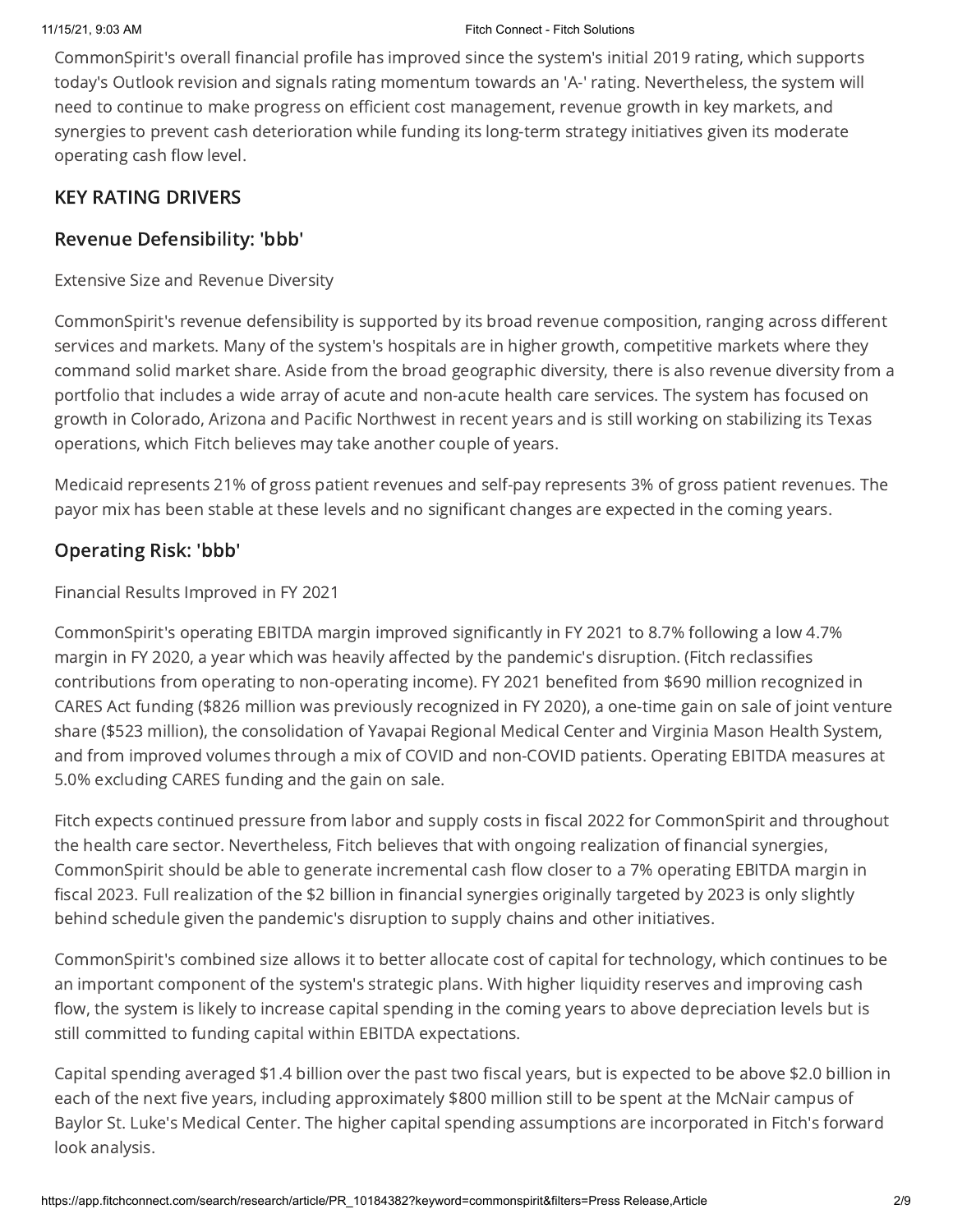### Financial Profile: 'bbb'

Improved Leverage Profile With Higher Liquidity

CommonSpirit's financial profile assessment is now assessed at a higher 'bbb' level from the prior 'bb' assessment, reflecting improved balance sheet cushion. Primarily through exceptionally high investment returns for the year, unrestricted cash and investments improved to \$17.7 billion as of FYE 2021, excluding \$2.5 billion in Medicare accelerated funds and \$416 million in deferred payroll taxes that will be paid in December 2021 and December 2022. Days cash on hand improved to 211 days in FY 2021 from 163 days as of FYE 2020. Unrestricted cash measured \$16.8 billion as of 1Q Sept. 30, 2021.

Total adjusted debt also improved in fiscal 2021 with higher pension funding at 77% as of FYE compared to 63% in the prior year, reducing this debt equivalent to \$429 million from \$2.4 billion. Fitch includes the operating lease liability as reported on the balance sheet as part of total debt. With higher liquidity and lower adjusted debt for the year, cash-to-adjusted debt materially improved to 98.6% from 65.8%.

Fitch's forward-look scenario analysis includes both a margin stress as well as a stress on the system's investment portfolio. Fitch's analysis focuses on the recovery years after the stress, which in CommonSpirit's case indicates that the system's leverage metrics remain within the 'bbb' assessment with cash-to-adjusted debt of roughly 80% and net adjusted debt to adjusted EBITDA below 1.0x.

### Asymmetric Additional Risk Considerations

No asymmetric risk considerations were applied in this rating determination.

CommonSpirit's CEO, Lloyd Dean, has announced his intention to retire in the summer of 2022 and the board has begun a search for his replacement.

### RATING SENSITIVITIES

Factors that could, individually or collectively, lead to a positive rating action/upgrade:

--Sustainable improved operating cash flow margins of close to 7% or above;

--An ability to generate higher cash flows that allow for continuous level of capital reinvestment to remain competitive without diminishing cash;

--Sustained cash-to-adjusted debt expectations of roughly 100% while maintaining a solid mid-range operating risk assessment.

Factors that could, individually or collectively, lead to a negative rating action/downgrade:

--Margin compression over a prolonged period of time such that operating EBITDA is consistently closer to 6% or less;

--High capital spending that requires significant additional cash or debt commitments without commensurate EBITDA growth;

--Cash-to-adjusted debt that decreases to 80% and/or growing pension liability that significantly weakens leverage metrics may result in an Outlook revision to Stable at the 'BBB+' rating;

### Best/Worst Case Rating Scenario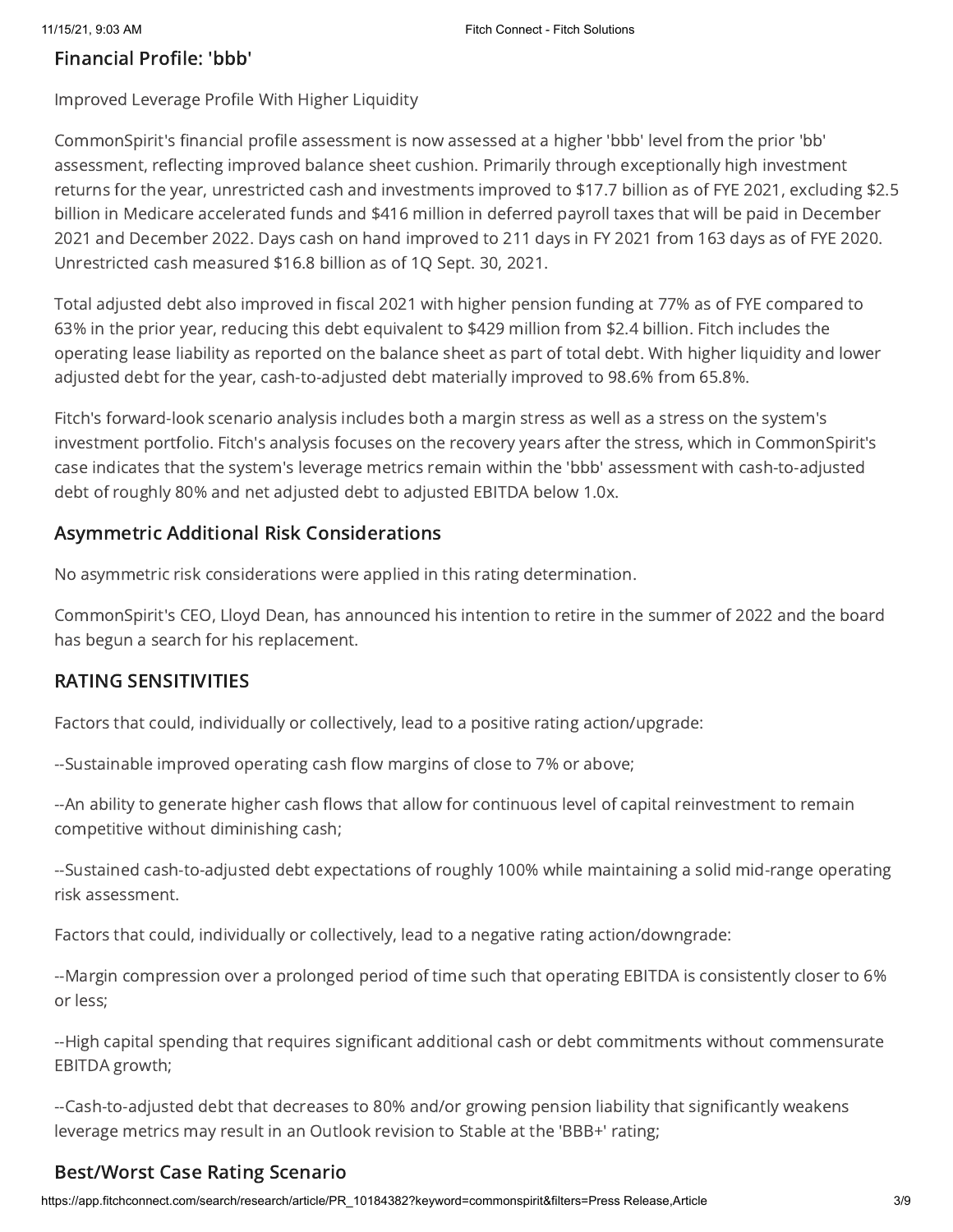### 11/15/21, 9:03 AM Fitch Connect - Fitch Solutions

International scale credit ratings of Sovereigns, Public Finance and Infrastructure issuers have a best-case rating upgrade scenario (defined as the 99th percentile of rating transitions, measured in a positive direction) of three notches over a three-year rating horizon; and a worst-case rating downgrade scenario (defined as the 99th percentile of rating transitions, measured in a negative direction) of three notches over three years. The complete span of best- and worst-case scenario credit ratings for all rating categories ranges from 'AAA' to 'D'. Best- and worst-case scenario credit ratings are based on historical performance. For more information about the methodology used to determine sector-specific best- and worst-case scenario credit ratings, visit https://www.fitchratings.com/site/re/10111579.

### CREDIT PROFILE

CommonSpirit was created by the alignment of Dignity Health and CHI that closed on Feb. 1, 2019, forming the largest not-for-profit and largest Catholic health system in the country. This integrated system operates 140 hospitals and more than 1,500 care centers across 21 states. The system has combined revenue of approximately \$33 billion and 25,000 affiliated physicians and practitioners. In addition to hospitals, the system offers a wide continuum of care in its individual market divisions that may include micro hospitals, imaging centers, urgent care centers, specialty clinics, virtual care and home health and hospice services.

### Asymmetric Additional Risk Considerations

No asymmetric risk considerations were applied in this rating determination.

In addition to the sources of information identified in Fitch's applicable criteria specified below, this action was informed by information from Lumesis.

### REFERENCES FOR SUBSTANTIALLY MATERIAL SOURCE CITED AS KEY DRIVER OF RATING

The principal sources of information used in the analysis are described in the Applicable Criteria.

### ESG Considerations

Unless otherwise disclosed in this section, the highest level of ESG credit relevance is a score of '3'. This means ESG issues are credit-neutral or have only a minimal credit impact on the entity, either due to their nature or the way in which they are being managed by the entity. For more information on Fitch's ESG Relevance Scores, visit www.fitchratings.com/esg

### Fitch Ratings Analysts

Olga Beck Senior Director Primary Rating Analyst +1 212 908 0772 Fitch Ratings, Inc. Hearst Tower 300 W. 57th Street New York, NY 10019

### Kevin Holloran

Senior Director Secondary Rating Analyst +1 512 813 5700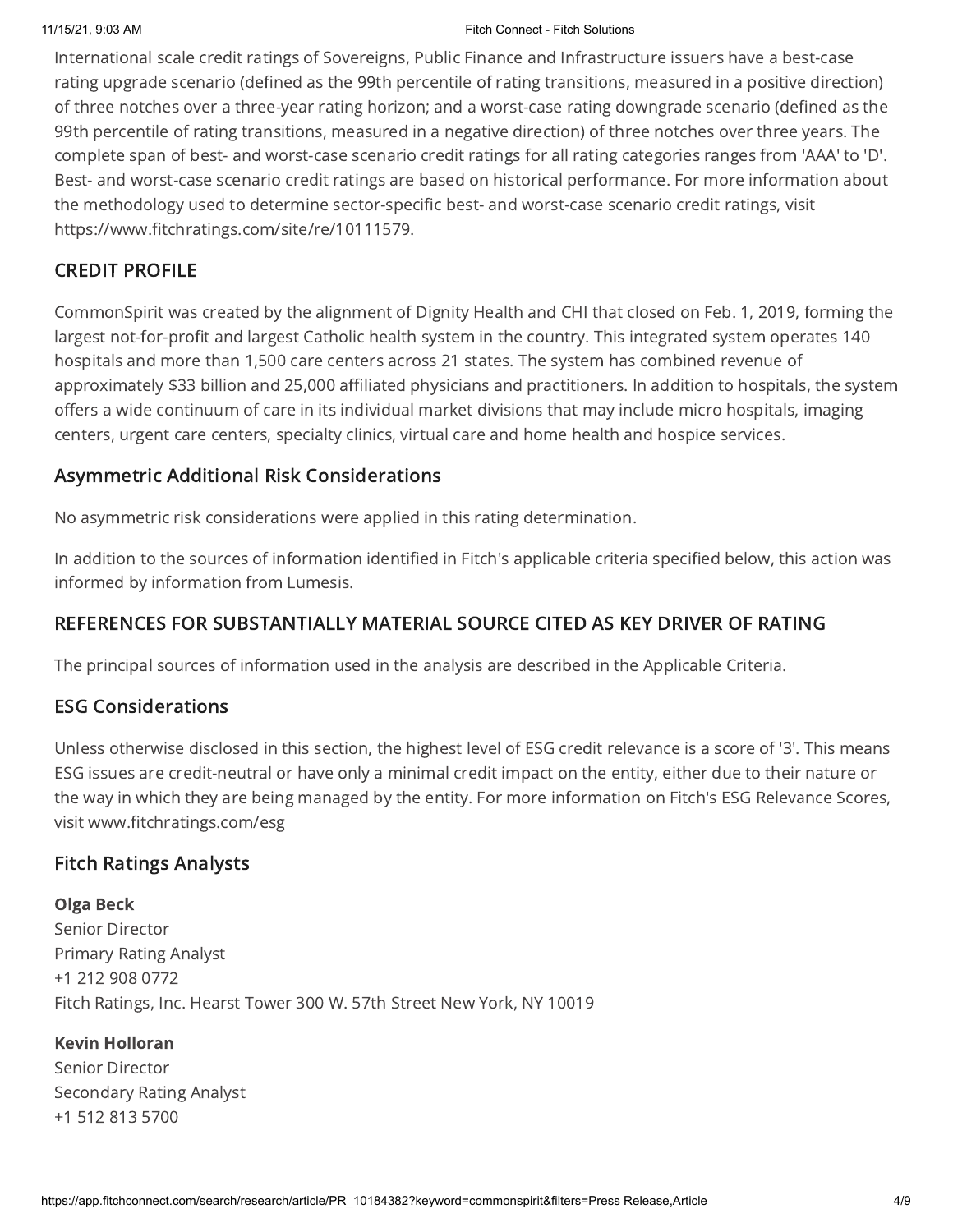11/15/21, 9:03 AM Fitch Connect - Fitch Solutions

### Eva Thein

Senior Director Committee Chairperson +1 212 908 0674

# Media Contacts

### Sandro Scenga

New York +1 212 908 0278 sandro.scenga@thefitchgroup.com

### Rating Actions

| <b>ENTITY/DEBT</b>                                                          | <b>RATING</b> |                   |          | <b>RECOVERY</b> | <b>PRIOR</b> |
|-----------------------------------------------------------------------------|---------------|-------------------|----------|-----------------|--------------|
| CommonSpirit<br>Health (CO)                                                 | LT IDR        | BBB+ O            | Affirmed |                 | $BBB+o$      |
| • Catholic<br>Health<br>Initiatives<br>(CO)<br>/General<br>Revenues/1<br>LT | <b>LT</b>     | BBB+ <sup>O</sup> | Affirmed |                 | $BBB + 0$    |
| • CommonSpirit<br>Health<br>(CO)<br>/General<br>Revenues/1<br>LT            | LT            | BBB+ O            | Affirmed |                 | $BBB+o$      |
| Dignity<br>$\bullet$<br>Health<br>(CA)<br>/General<br>Revenues/1<br>LT      | <b>LT</b>     | BBB+ O            | Affirmed |                 | $BBB+o$      |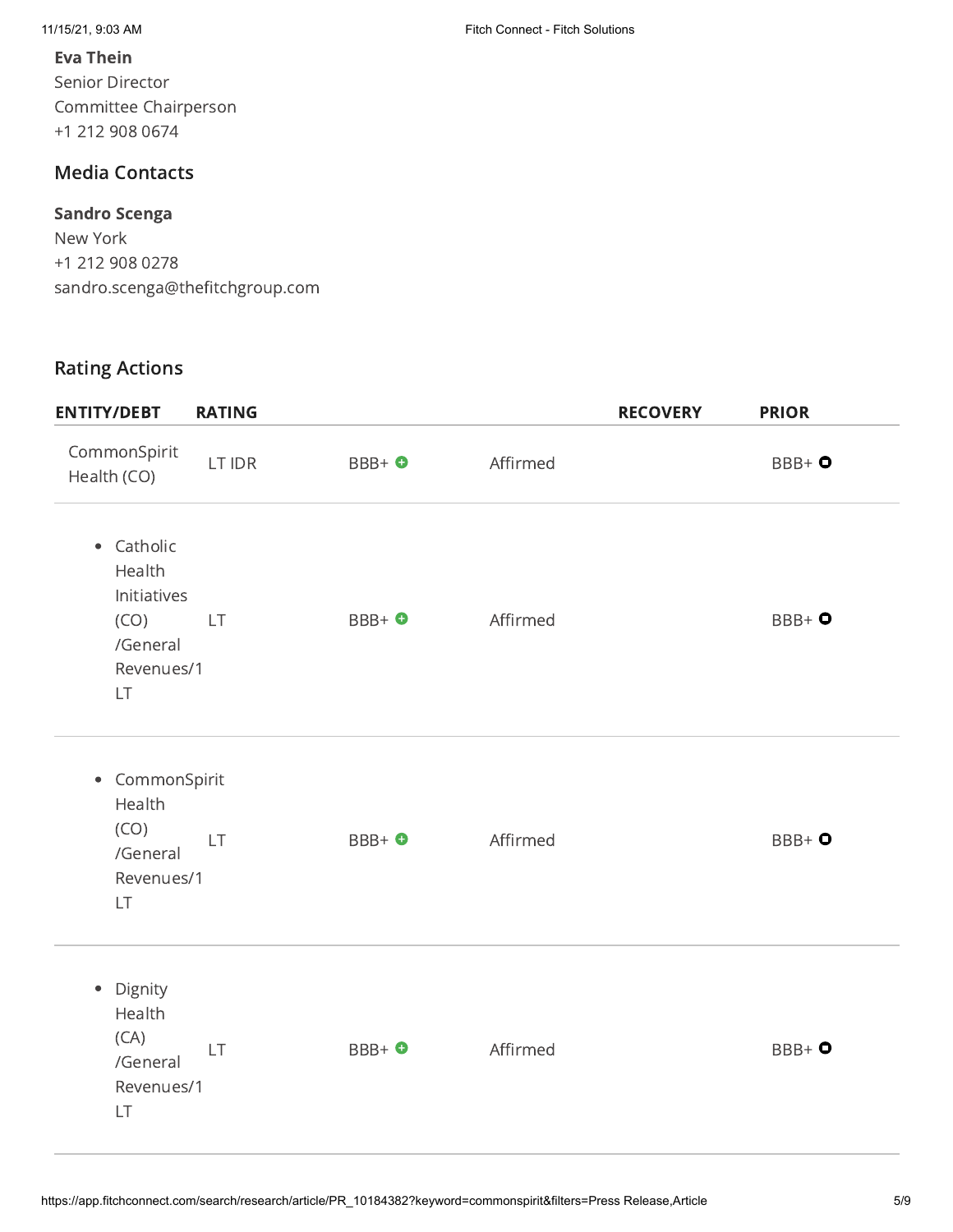| • Catholic<br>Health<br>Initiatives<br>Affirmed<br><b>ST</b><br>(CO)<br>F <sub>2</sub><br>/Self-<br>Liquidity/1<br><b>ST</b> | F <sub>2</sub> |  |
|------------------------------------------------------------------------------------------------------------------------------|----------------|--|

### RATINGS KEY OUTLOOK WATCH

| <b>POSITIVE</b> | Ŧ |   |
|-----------------|---|---|
| <b>NEGATIVE</b> | 8 | ≏ |
| <b>EVOLVING</b> | Ο | o |
| <b>STABLE</b>   | Ο |   |

### Applicable Criteria

Public Sector, [Revenue-Supported](https://app.fitchconnect.com/search/research/article/RPT_10175401) Entities Rating Criteria (pub.01 Sep 2021) (including rating assumption sensitivity)

U.S. [Not-For-Profit](https://app.fitchconnect.com/search/research/article/RPT_10142764) Hospitals and Health Systems Rating Criteria (pub.18 Nov 2020) (including rating assumption sensitivity)

### Applicable Models

Numbers in parentheses accompanying applicable model(s) contain hyperlinks to criteria providing description of model(s).

Portfolio Analysis Model (PAM), v1.3.2 [\(1\)](https://app.fitchconnect.com/search/research/article/RPT_1001560)

### Additional Disclosures

[Solicitation](https://www.fitchratings.com/research/us-public-finance/fitch-revises-commonspirit-health-co-outlook-to-positive-from-stable-affirms-bbb-rating-15-11-2021#solicitation-status) Status

### Endorsement Status

Catholic Health Initiatives (CO) EU Endorsed, UK Endorsed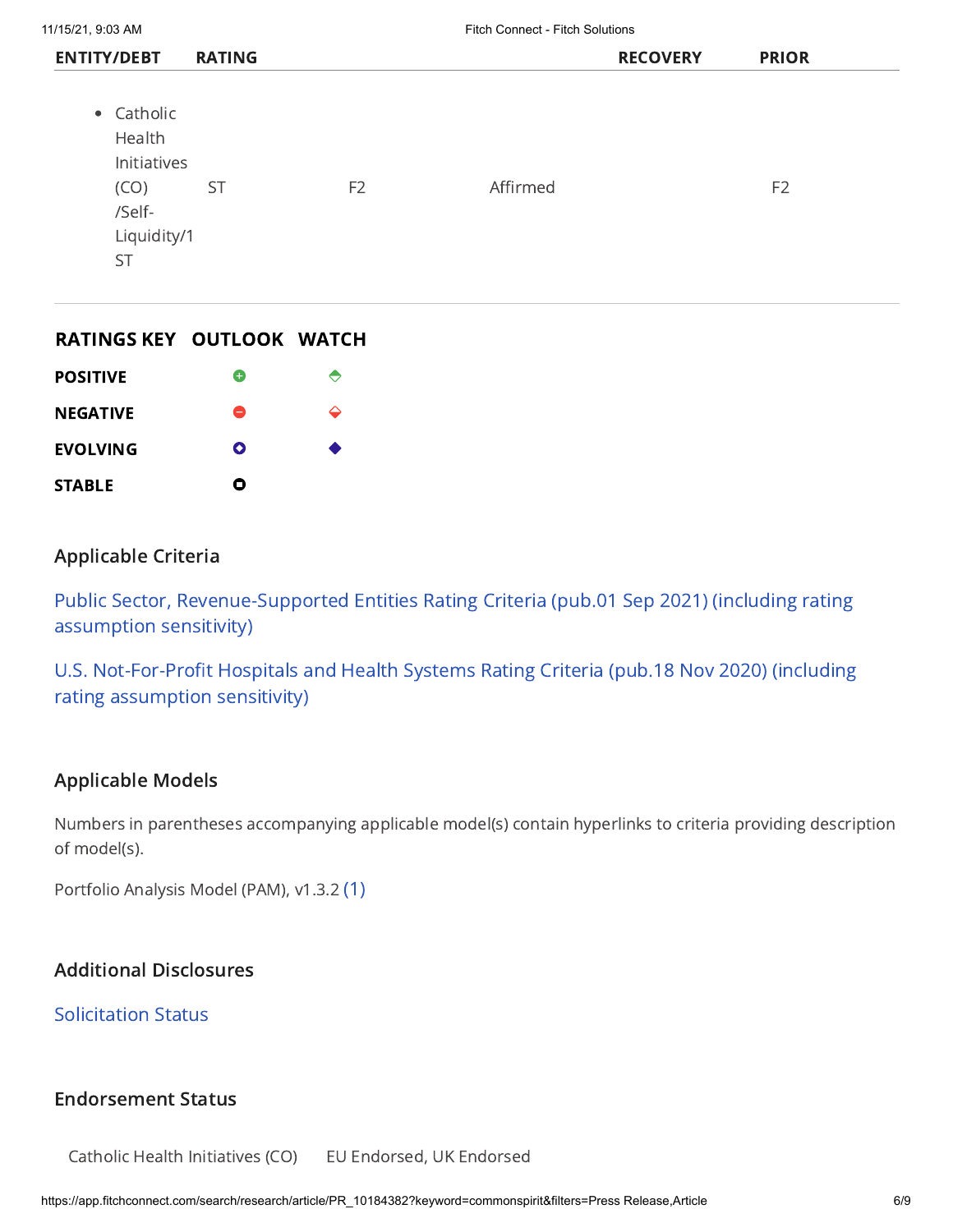### Disclaimer

ALL FITCH CREDIT RATINGS ARE SUBJECT TO CERTAIN LIMITATIONS AND DISCLAIMERS. PLEASE READ THESE LIMITATIONS AND DISCLAIMERS BY FOLLOWING THIS LINK:

[HTTPS://WWW.FITCHRATINGS.COM/UNDERSTANDINGCREDITRATINGS](https://www.fitchratings.com/UNDERSTANDINGCREDITRATINGS). IN ADDITION, THE FOLLOWING [HTTPS://WWW.FITCHRATINGS.COM/RATING-DEFINITIONS-DOCUMENT](https://www.fitchratings.com/rating-definitions-document) DETAILS FITCH'S RATING DEFINITIONS FOR EACH RATING SCALE AND RATING CATEGORIES, INCLUDING DEFINITIONS RELATING TO DEFAULT. PUBLISHED RATINGS, CRITERIA, AND METHODOLOGIES ARE AVAILABLE FROM THIS SITE AT ALL TIMES. FITCH'S CODE OF CONDUCT, CONFIDENTIALITY, CONFLICTS OF INTEREST, AFFILIATE FIREWALL, COMPLIANCE, AND OTHER RELEVANT POLICIES AND PROCEDURES ARE ALSO AVAILABLE FROM THE CODE OF CONDUCT SECTION OF THIS SITE. DIRECTORS AND SHAREHOLDERS RELEVANT INTERESTS ARE AVAILABLE AT [HTTPS://WWW.FITCHRATINGS.COM/SITE/REGULATORY](https://www.fitchratings.com/site/regulatory). FITCH MAY HAVE PROVIDED ANOTHER PERMISSIBLE SERVICE OR ANCILLARY SERVICE TO THE RATED ENTITY OR ITS RELATED THIRD PARTIES. DETAILS OF PERMISSIBLE SERVICE(S) FOR WHICH THE LEAD ANALYST IS BASED IN AN ESMA- OR FCA-REGISTERED FITCH RATINGS COMPANY (OR BRANCH OF SUCH A COMPANY) OR ANCILLARY SERVICE(S) CAN BE FOUND ON THE ENTITY SUMMARY PAGE FOR THIS ISSUER ON THE FITCH RATINGS WEBSITE.

### Copyright

Copyright © 2021 by Fitch Ratings, Inc., Fitch Ratings Ltd. and its subsidiaries. 33 Whitehall Street, NY, NY 10004. Telephone: 1-800-753-4824, (212) 908-0500. Fax: (212) 480-4435. Reproduction or retransmission in whole or in part is prohibited except by permission. All rights reserved. In issuing and maintaining its ratings and in making other reports (including forecast information), Fitch relies on factual information it receives from issuers and underwriters and from other sources Fitch believes to be credible. Fitch conducts a reasonable investigation of the factual information relied upon by it in accordance with its ratings methodology, and obtains reasonable verification of that information from independent sources, to the extent such sources are available for a given security or in a given jurisdiction. The manner of Fitch's factual investigation and the scope of the third-party verification it obtains will vary depending on the nature of the rated security and its issuer, the requirements and practices in the jurisdiction in which the rated security is offered and sold and/or the issuer is located, the availability and nature of relevant public information, access to the management of the issuer and its advisers, the availability of pre-existing third-party verifications such as audit reports, agreedupon procedures letters, appraisals, actuarial reports, engineering reports, legal opinions and other reports provided by third parties, the availability of independent and competent third- party verification sources with respect to the particular security or in the particular jurisdiction of the issuer, and a variety of other factors. Users of Fitch's ratings and reports should understand that neither an enhanced factual investigation nor any third-party verification can ensure that all of the information Fitch relies on in connection with a rating or a report will be accurate and complete. Ultimately, the issuer and its advisers are responsible for the accuracy of the information they provide to Fitch and to the market in offering documents and other reports. In issuing its ratings and its reports, Fitch must rely on the work of experts, including independent auditors with respect to financial statements and attorneys with respect to legal and tax matters. Further, ratings and forecasts of financial and other information are inherently forward-looking and embody assumptions and predictions about future events that by their nature cannot be verified as facts. As a result, despite any verification of current facts, ratings and forecasts can be affected by future events or conditions that were not anticipated at the time a rating or forecast was issued or affirmed.

https://app.fitchconnect.com/search/research/article/PR\_10184382?keyword=commonspirit&filters=Press Release,Article 7/9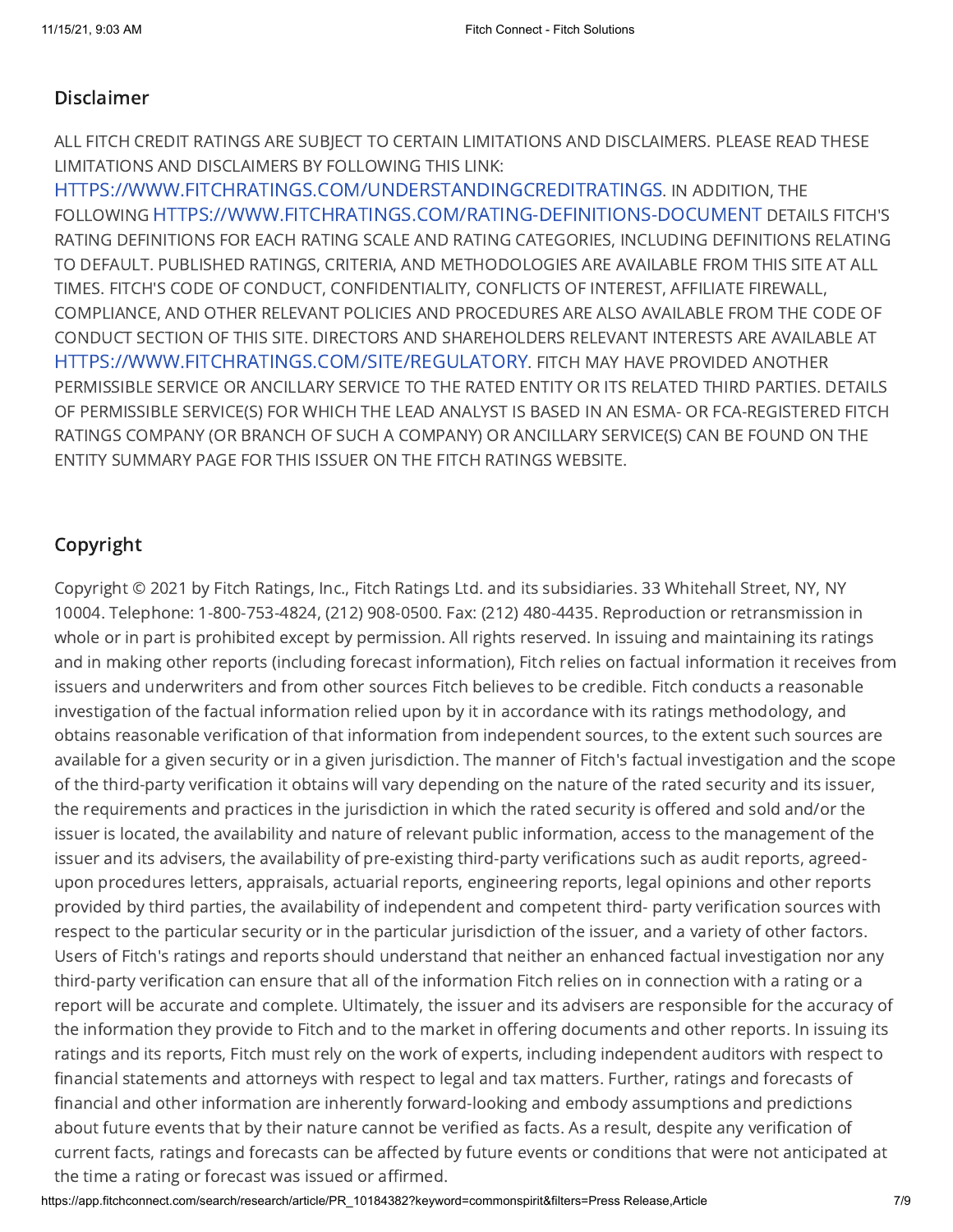### 11/15/21, 9:03 AM Fitch Connect - Fitch Solutions

The information in this report is provided "as is" without any representation or warranty of any kind, and Fitch does not represent or warrant that the report or any of its contents will meet any of the requirements of a recipient of the report. A Fitch rating is an opinion as to the creditworthiness of a security. This opinion and reports made by Fitch are based on established criteria and methodologies that Fitch is continuously evaluating and updating. Therefore, ratings and reports are the collective work product of Fitch and no individual, or group of individuals, is solely responsible for a rating or a report. The rating does not address the risk of loss due to risks other than credit risk, unless such risk is specifically mentioned. Fitch is not engaged in the offer or sale of any security. All Fitch reports have shared authorship. Individuals identified in a Fitch report were involved in, but are not solely responsible for, the opinions stated therein. The individuals are named for contact purposes only. A report providing a Fitch rating is neither a prospectus nor a substitute for the information assembled, verified and presented to investors by the issuer and its agents in connection with the sale of the securities. Ratings may be changed or withdrawn at any time for any reason in the sole discretion of Fitch. Fitch does not provide investment advice of any sort. Ratings are not a recommendation to buy, sell, or hold any security. Ratings do not comment on the adequacy of market price, the suitability of any security for a particular investor, or the tax-exempt nature or taxability of payments made in respect to any security. Fitch receives fees from issuers, insurers, guarantors, other obligors, and underwriters for rating securities. Such fees generally vary from US\$1,000 to US\$750,000 (or the applicable currency equivalent) per issue. In certain cases, Fitch will rate all or a number of issues issued by a particular issuer, or insured or guaranteed by a particular insurer or guarantor, for a single annual fee. Such fees are expected to vary from US\$10,000 to US\$1,500,000 (or the applicable currency equivalent). The assignment, publication, or dissemination of a rating by Fitch shall not constitute a consent by Fitch to use its name as an expert in connection with any registration statement filed under the United States securities laws, the Financial Services and Markets Act of 2000 of the United Kingdom, or the securities laws of any particular jurisdiction. Due to the relative efficiency of electronic publishing and distribution, Fitch research may be available to electronic subscribers up to three days earlier than to print subscribers.

For Australia, New Zealand, Taiwan and South Korea only: Fitch Australia Pty Ltd holds an Australian financial services license (AFS license no. 337123) which authorizes it to provide credit ratings to wholesale clients only. Credit ratings information published by Fitch is not intended to be used by persons who are retail clients within the meaning of the Corporations Act 2001

Fitch Ratings, Inc. is registered with the U.S. Securities and Exchange Commission as a Nationally Recognized Statistical Rating Organization (the "NRSRO"). While certain of the NRSRO's credit rating subsidiaries are listed on Item 3 of Form NRSRO and as such are authorized to issue credit ratings on behalf of the NRSRO (see <https://www.fitchratings.com/site/regulatory>), other credit rating subsidiaries are not listed on Form NRSRO (the "non-NRSROs") and therefore credit ratings issued by those subsidiaries are not issued on behalf of the NRSRO. However, non-NRSRO personnel may participate in determining credit ratings issued by or on behalf of the NRSRO.

### Endorsement policy

Fitch's international credit ratings produced outside the EU or the UK, as the case may be, are endorsed for use by regulated entities within the EU or the UK, respectively, for regulatory purposes, pursuant to the terms of the EU CRA Regulation or the UK Credit Rating Agencies (Amendment etc.) (EU Exit) Regulations 2019, as the case may be. Fitch's approach to endorsement in the EU and the UK can be found on Fitch's [Regulatory](https://www.fitchratings.com/regulatory) Affairs page on Fitch's website. The endorsement status of international credit ratings is provided within the